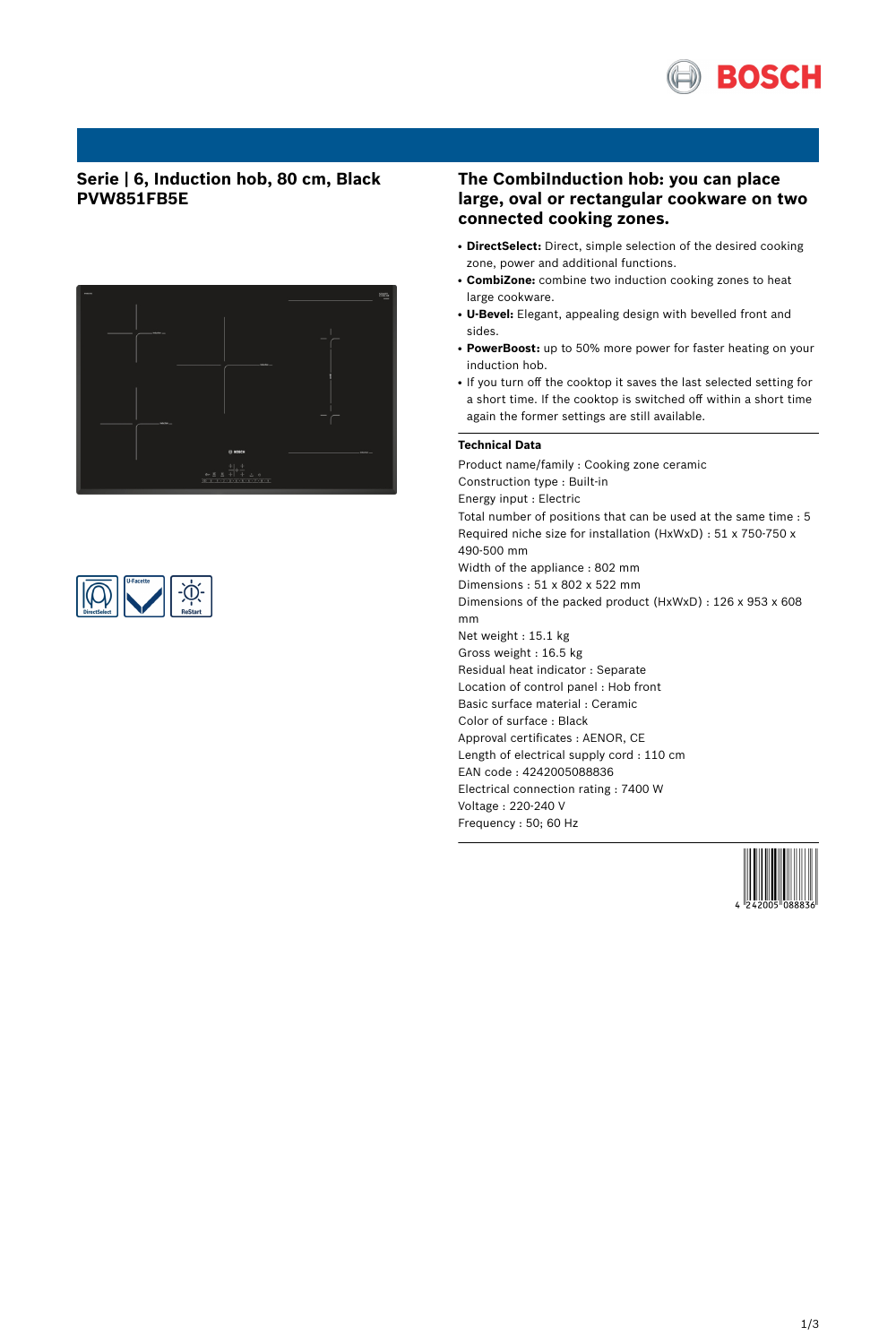

## **Serie | 6, Induction hob, 80 cm, Black PVW851FB5E**

## **The CombiInduction hob: you can place large, oval or rectangular cookware on two connected cooking zones.**

### **Design**

- Three sided bevelled frameless finish
- <sup>80</sup> cm: space for <sup>5</sup> pots or pans.

### **Flexibility of cooking zones**

- Combi zone
- : use bigger cookware by connecting two classic cooking zones into one large zone.
- Cooking zone front left: <sup>180</sup> mm, 1.8 KW (max. power 3.1 KW)
- Cooking zone rear left: <sup>145</sup> mm, 1.4 KW (max. power 2.2 KW)
- Cooking zone middle: <sup>240</sup> mm, 2.2 KW (max. power 3.7 KW)
- Cooking zone rear right: <sup>190</sup> mm, <sup>210</sup> mm , 2.2 KW (max power 3.7 KW)
- Cooking zone front right: <sup>190</sup> mm, <sup>210</sup> mm, 2.2 KW (max. power 3.7 KW)

### **Usage convenience**

- DirectSelect: directly control the power with the imprinted touch bar.
- Variable 17-stage power settings for each zone: precisely adapt the heat with 17 power levels (9 main levels and 8 intermediate levels).
- Timer for all zones : switches off the cooking zone at the end of the time set (e.g. for boiled eggs).
- Timer shows how long the cooktop is in use : an alarm sounds at the end of the time set (e.g. for pasta).

### **Time saving & efficiency**

- PowerBoost function for all zones : boil water faster thanks to 50% more energy than at the highest standard level.
- MoveMode (2 levels): increase or decrease the power level simply by moving the pot forwards or backwards.
- QuickStart function: when switching on, the hob automatically selects the cooking zone with cookware (when placed on a zone whilst the hob is off).
- ReStart function: in case of unintentional switch-off, this feature restores all previous settings by switching on the hob again within 4 seconds.

### **Safety**

- <sup>2</sup> stage residual heat indicator for each zone: indicates which cooking zones are still hot or warm.
- Control panel lock: prevent unintended activation of the hob.
- Freeze function: wipe overboiled liquids without unintentionally changing settings (blocking all touch buttons for 30 seconds).
- Main on/off switch: switch off all cooking zones at the touch of a button.
- Automatic safety shut off: for safety reasons, heating stops after a preset time if not used (possible to customise).
- Energy consumption display: shows the electricity consumption of the last cooking process.

### **Installation**

- Dimensions of the product (HxWxD mm): <sup>51</sup> <sup>x</sup> <sup>802</sup> <sup>x</sup> <sup>522</sup>
- Required niche size for installation (HxWxD mm) : <sup>51</sup> <sup>x</sup> <sup>750</sup> <sup>x</sup> (490 - 500)
- Min. worktop thickness: <sup>16</sup> mm
- Connected load: 7.4 KW
- Power management options for 16A, 13A or 10A connection: limit the maximum power if needed (depends on fuse protection of electric installation).
- Power cord: 1.1 m, Cable included